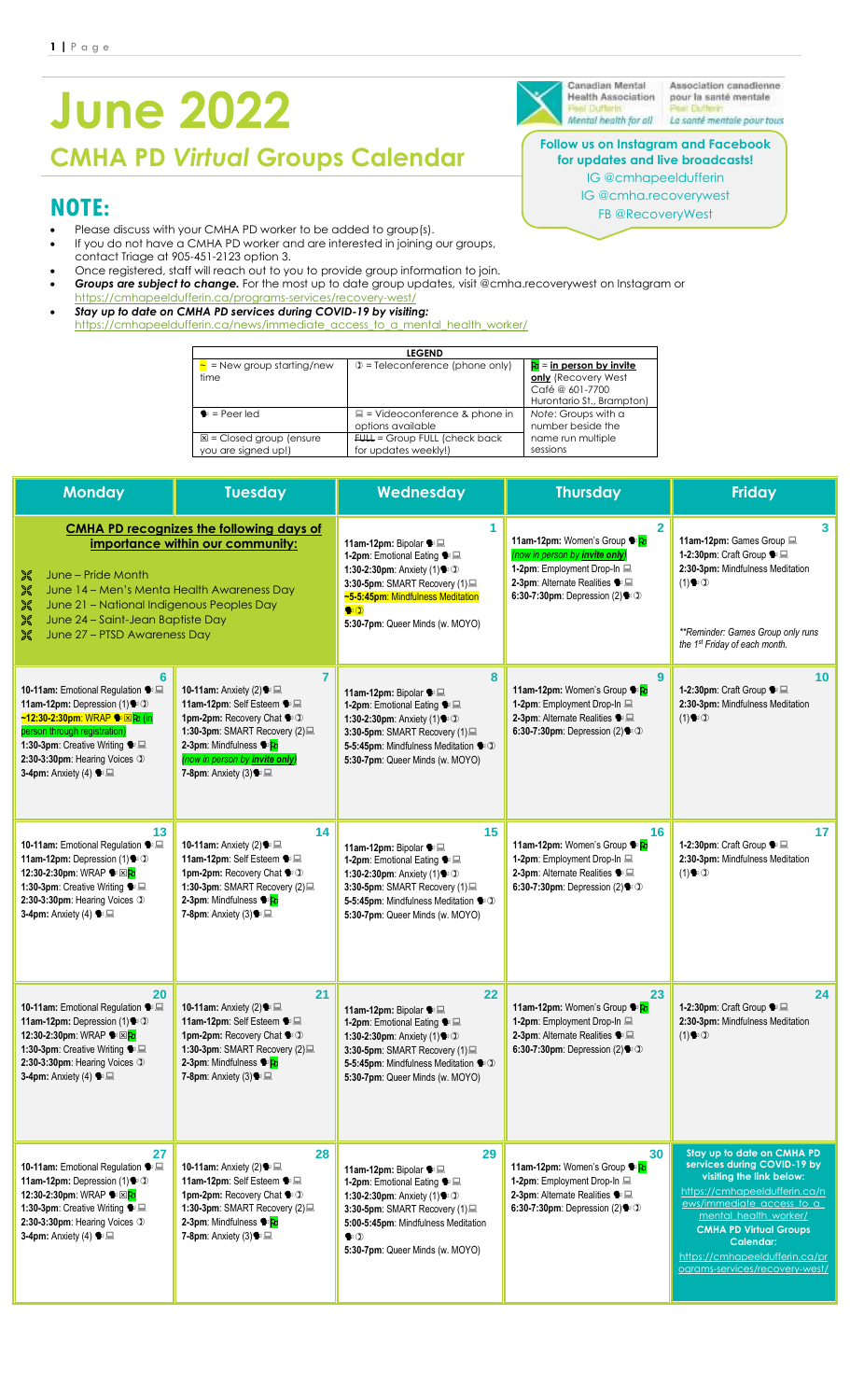#### **Virtual Group Descriptions**

**Alternate Realities** - An open peer led group for individuals who experience alternate forms of reality (psychosis). This is a safe space to celebrate our exceptionalities and support each other in identification of triggers or life challenges that impede our ability to fully participate and achieve our life goals. Our aim is to provide practical skills and strategies to lessen the intensity of an episode, manage symptoms and build a community with others who share a similar experience. Jump down the rabbit hole with us where anything is possible. *Options are available for both virtual and call in.*

**Anxiety Group** – This group focuses on peer support, education, skill building and provides clients with an opportunity for discussion about assorted topics related to Anxiety. *Options are available for both virtual and call in.*

**Bipolar Group** – Bipolar disorder is a complex disorder that can create multiple challenges in an individual's life. The bipolar group is a peer led group that focuses on understanding the basics of the illness, its treatment, and management techniques. It is not a substitute for treatment from a mental health care provider or a doctor but can be used as a basis for questions and discussion boards about bipolar disorder. *Options are available for both virtual and call in.*

**Craft Group** – Come out and craft with your peers! Arts and crafts promotes social connection, gives you a sense of pride, and has the same benefits of mindfulness meditation. Arts and crafts can alleviate symptoms of anxiety, stress, and depression while improving motor function and slowing cognitive decline. *Options are available for both virtual and call in.*

**Creative Writing** – This group allows individuals to express themselves and/or their experiences positively through different mediums of writing. Participants will explore and build virtually upon skills such as poetry writing and formation, song and lyric analysis, prompt writing and forms of journaling. Open to all expertise levels, our aim is to provide an environment of learning and growth for all those included. *Options are available for both virtual and call in.*

**Depression Group** – This is an open forum where the members bring forward Depression topics such as coping, selfcare and recovery and is always co-facilitated by peer support workers. *This is a teleconference only group.*

**Emotional Eating** - Emotional Eating Group brings awareness to our eating habits. This group discusses many topics such as body image, mindfulness eating, learning to move and hunger types. *Options are available for both virtual and call in.*

**Emotional Regulation** – This group is designed to help you learn skills and tools to cope with overwhelming emotions. Topics include PTSD/Trauma, Mindfulness, Grounding, Mind/Body Connection, Triggers and Safety. *Options are available for both virtual and call in.*

**Employment Drop-In** - Open support group for those who are working or wanting to work. There will be discussions around various employment topics that members bring to the table including: goals, barriers, questions about work ethics, problems they may be facing at work and looking for solutions, etc. Members will drive the conversation based on their needs and wants. Members can attend the group as needed. If you are wanting some solutions to work issues this is the group for you! *Options are available for both virtual and call in.*

**Games Group** – This is now a monthly event for clients to come together and play various games such as Jeopardy, Trivia, Scattergories, Pictionary, etc. *Games Group will run the first Friday of each month*! *This is a virtual (internet required) group only.*

**Hearing Voices** – This group is for folks who hear voices and would like to be supported. Group members will learn coping strategies like grounding techniques, relaxation, and boundaries. *This is a teleconference only group.*

**Mindfulness** – Inspired by the principles of Mindfulness-Based Cognitive Behavioral Therapy (MBCT) and Mindfulness-Based Stress Reduction (MBSR), the aim of this 90-minute group is to support participants as they develop skills to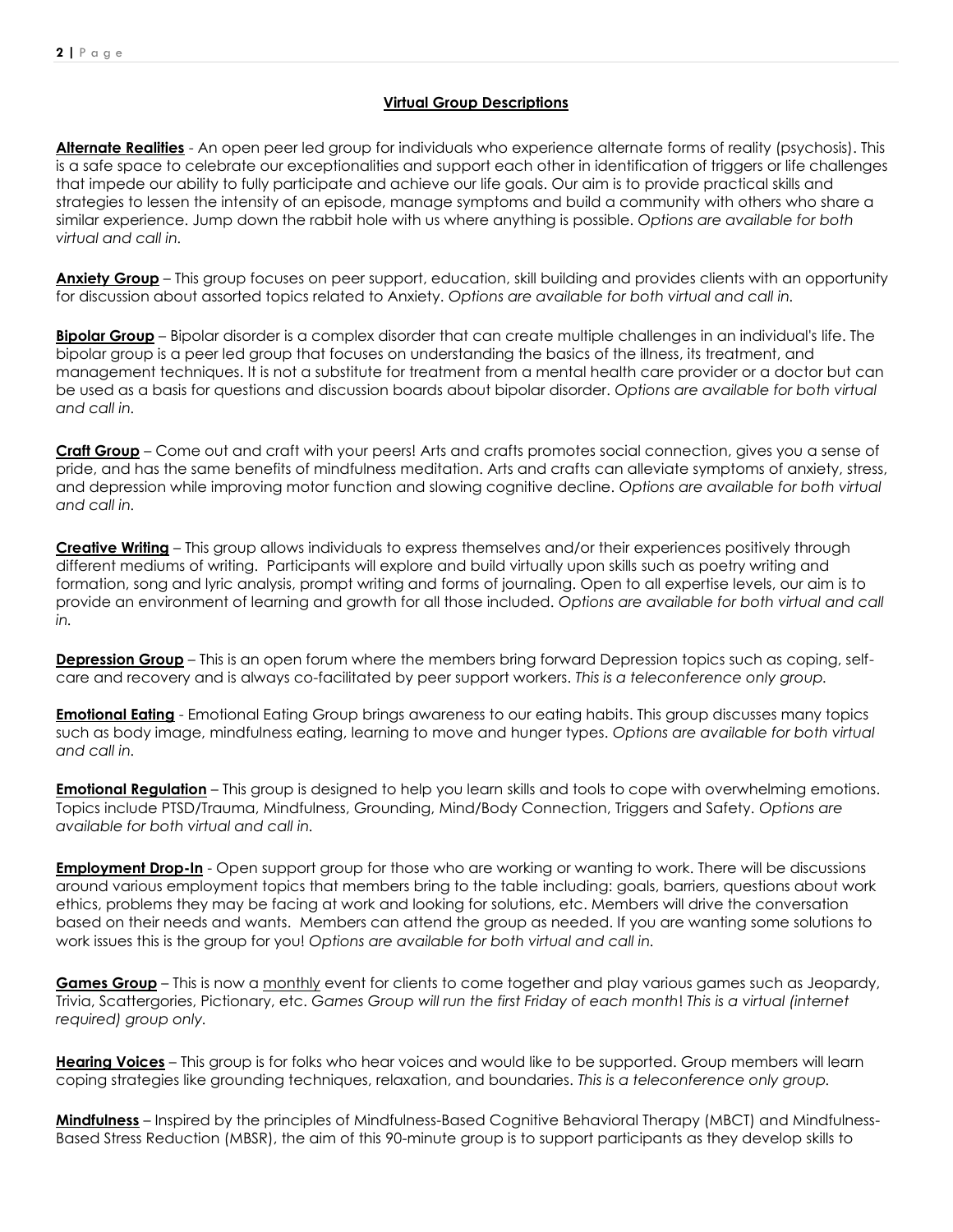manage the unpleasant aspects of life while cultivating awareness and gratitude to appreciate pleasurable times as well. *This is an in person group – by invite only.*

**Mindfulness Meditation** – This group explores various methods of cultivating mindfulness in our lives using meditation. Objectives of this group include following along to guided meditations such as body scans, self-compassion, and lovingkindness as well as discussing simple tips and tools to incorporate mindfulness into daily life. *This is a teleconference only group.*

**Queer Minds** – Queer Minds is a social space for individuals that identify as lesbian, gay, bisexual, queer, two-spirit, trans, asexual, questioning, etc. aged 16+. Queer Minds is a group for individuals to connect with community and gain knowledge and support on various LGBTQ+ topics/issues. This group is a community collaboration between CMHA Peel Dufferin and MOYO Community Services. *Options are available for both virtual and call in.*

**Recovery Chat** – An open group that fosters social interaction among group members as they engage together to relieve environmental stress. The group enables members to express and explore themselves openly and honestly as they tackle and cope with their recovery and the obstacles that may arise along the way. *This is a teleconference only group.*

**Self Esteem** – A group designed to increase education, self-awareness and tools in all things self-esteem. Discussion with peers is paired with a psychoeducational model, creating an open space to learn and discuss self-esteem, selfworth and all things in between. Group topics include (but are not limited to) core beliefs, self-evaluation and challenging negative assumptions. *Options are available for both virtual and call in.*

**SMART Recovery** – This group supports individuals who have chosen to abstain (or are considering abstinence) from any type of addictive behaviours – substances, activities, or both. This group teaches participants how to change self-defeating thinking, emotions, and actions while working towards long-term satisfaction and quality of life. Please note group is offered on the Zoom platform and is open to all folks in the community. *Options are available for both virtual and call in.*

**Women's Group** – This group's aim is to empower women by reinforcing positive coping strategies for both systemic and interpersonal issues in women's lives. *This is an in person group – by invite only.*